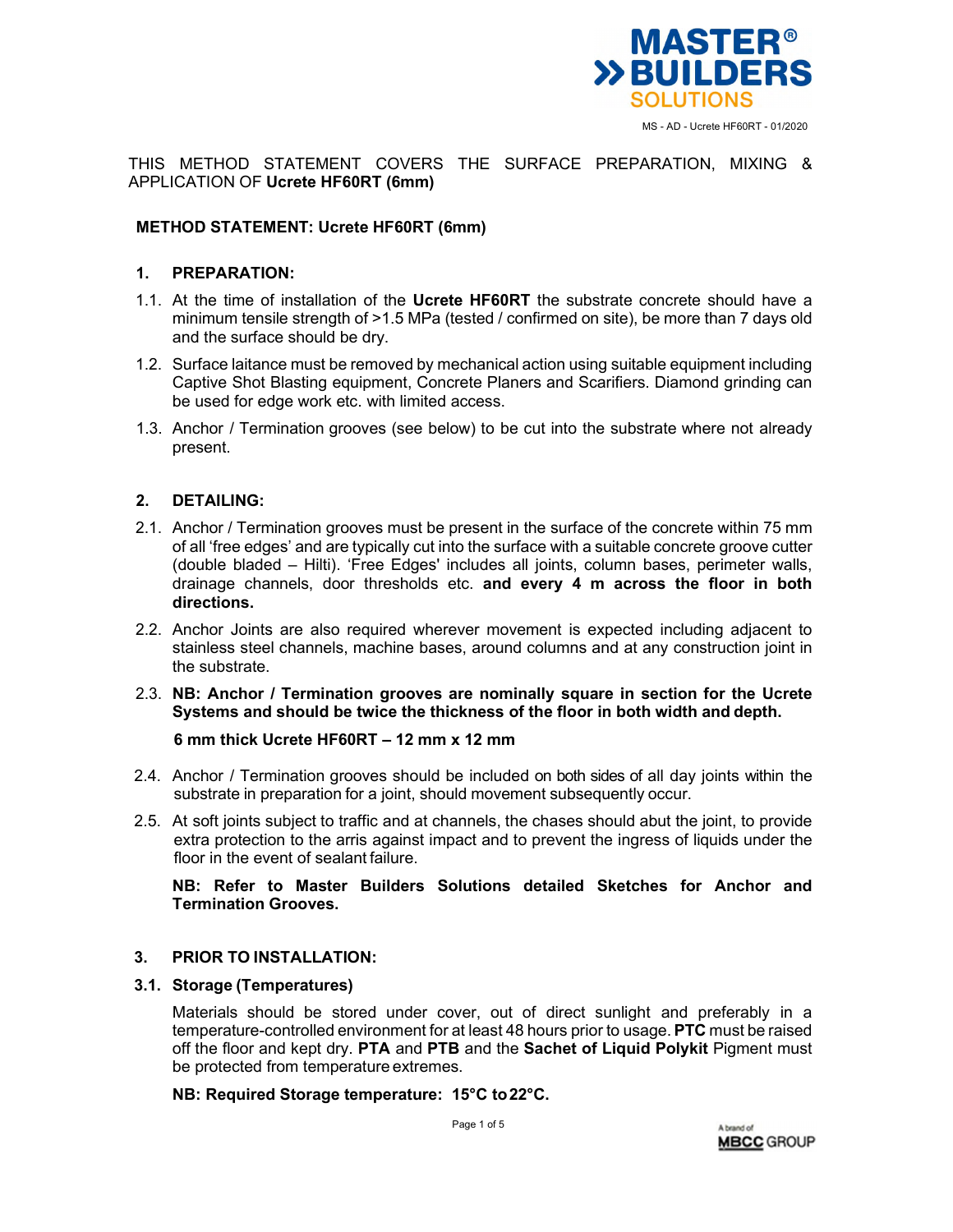

The substrate concrete should be installed to the tolerances required of the finished floor. Any repairs to the substrate or correction of levels etc. should be done in good time prior to the installation of the **Ucrete HF60RT.** 

# **4. INSTALLATION OF THE UCRETE HF60RT:**

- **4.1. Ideal application temperatures are 12°C to 25°C (Max). Relative Humidity levels affect the curing rate of the Ucrete system and ideally should be above 50% during application.**
- 4.2. The mixed **Ucrete HF60RT** should be within **15°C to 20°C (Max)** range during installation. Once laid **Ucrete** will cure very effectively even at low temperatures.

Applications should not proceed if the temperature is expected to be less than 3ºC below the dew point at any time during the operation.

| <b>Item</b>                       | <b>Temperature</b>                                 |
|-----------------------------------|----------------------------------------------------|
| <b>Material Storage Area</b>      | 15 $\degree$ C to 22 $\degree$ C                   |
| <b>Mixed Material</b>             | 15 $\mathrm{^{\circ}C}$ to 20 $\mathrm{^{\circ}C}$ |
| <b>Application area (Ambient)</b> | $5^{\circ}$ C to 25 $^{\circ}$ C                   |
| <b>Substrate Surface</b>          | 12 $\degree$ C to 25 $\degree$ C                   |

## **4.3. Summary of Storage, Mixing and Application Temperatures.**

**NB: UCRETE** should not be applied in direct sunlight or to very hot substrate surfaces.

# **5. UCRETE PRIMER FS – (Scratch Coat 1 mm)**

# **(Fast Setting - Heavy Duty Fast Slurry Primer)**

**UCRETE PRIMER FS** should not be applied on to:

Damp substrates - Concrete and other cementitious substrates must be visibly dry. Weak substrates - the average pull-off strength shall be >1.5 N/mm².

Application to substrates of lower strength may affect the long-term performance of the applied flooring. This is particularly relevant in areas subject to heavy use be it thermal or mechanical.

# **5.1. Mixing**

- a) Pour the contents of the **PTA (Red Cap 2.83 kg)** and the **PTB (Blue Cap 2.86 kg)**  into a 20 L polyethylene mixing pail and mix using a suitable slow speed hand held mixer with a **Collomix KR** type mixing head for 20 seconds.
- b) Add the **PTC** bag **(7 kg)** and continue mixing for a further 2 minutes or until the mix becomes homogeneous. **DO NOT overmix.**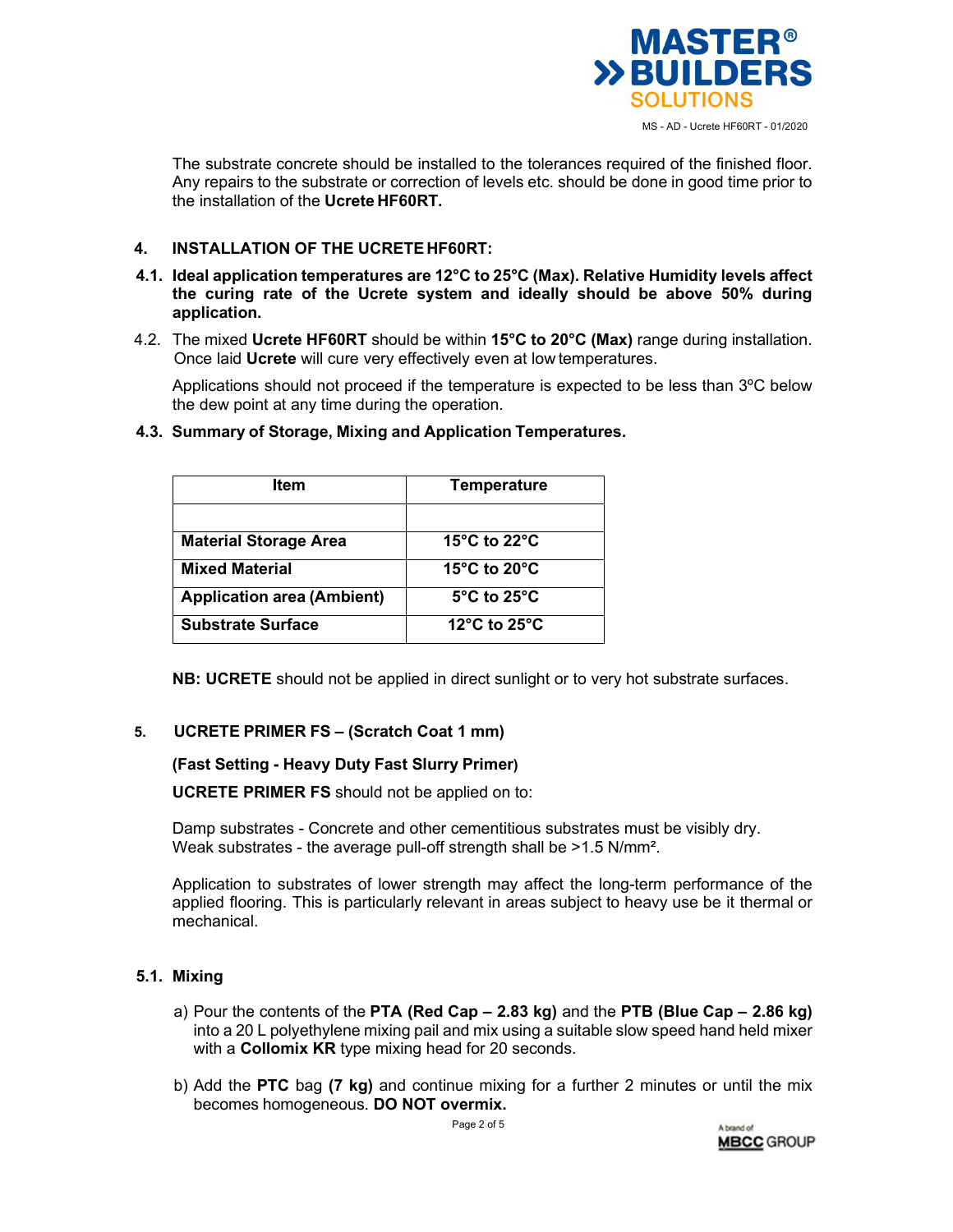

c) The working life is approximately 10 minutes. Multiple units may be mixed, but **Do Not**  mix more material than can be applied in 10 minutes.

# **5.2. Application of UCRETE PRIMER FS**

The **UCRETE PRIMER FS** is applied by squeegee or steel trowel from:

**0.6 kg/m² (0.38 mm) – 1.6 kg/m² (1mm)**

**NB: Maximum (3 kg/m² can be applied - 1.85 mm)** 

- 5.3. Above coverage rate will depend on substrate profile and does not include any wastage.
- 5.4. **Mixed material should be poured out immediately onto the floor otherwise it will Exotherm very quickly and set. Do NOT leave mixed material in the buckets**
- 5.5. Anchor grooves (12 x 12 mm) to be filled with **UCRETE PRIMER FS** and then lightly brushed out to remove excess material. They would then be filled with the subsequent **Ucrete HF60RT** system.
- 5.6. The subsequent over-coating / application can be carried out when the **UCRETE PRIMER FS is tack free** typically as follows.
	- 5.2.1. 8 hours at 10 15**°**C
	- 5.2.2. 6 hours at 20**°**C
	- 5.2.3. 4 hours at 30**°**C

**The above timings are dependent upon both temperature AND humidity. If the humidity is <50% a delay in setting / curing of the UCRETE PRIMER FS can be expected and overlayment times would need to be extended.** 

**The surface MUST be dry to the touch before overlaying. Premature application of the Ucrete HF60RT overlayment can lead to bubbles in the surface (out-gassing). Ideally the primer should be left overnight (12 hours).** 

- 5.7. Ensure that **UCRETE PRIMER FS** has been correctly applied and cured. The use of **UCRETE PRIMER FS** is mandatory to ensure the best surface finish and to aid application by reducing resin absorption into the concrete.
- 5.8. **NB:** Should the primer coat be left for more than 48 hours; mechanical surface preparation will be required to produce a suitable surface for the application of the body coat. This will necessitate repriming.

# **6. APPLICATION OF UCRETE HF60RT (6 mm)**

**ENSURE the room and materials to be used are ALL at the correct temperature (12º -25ºC MAX).** 

The length of the application bay should be such as to produce a strip of material along

the whole length of the bay from a single or double mix to allow for efficient trowelling and maintaining a wet joint for finishing.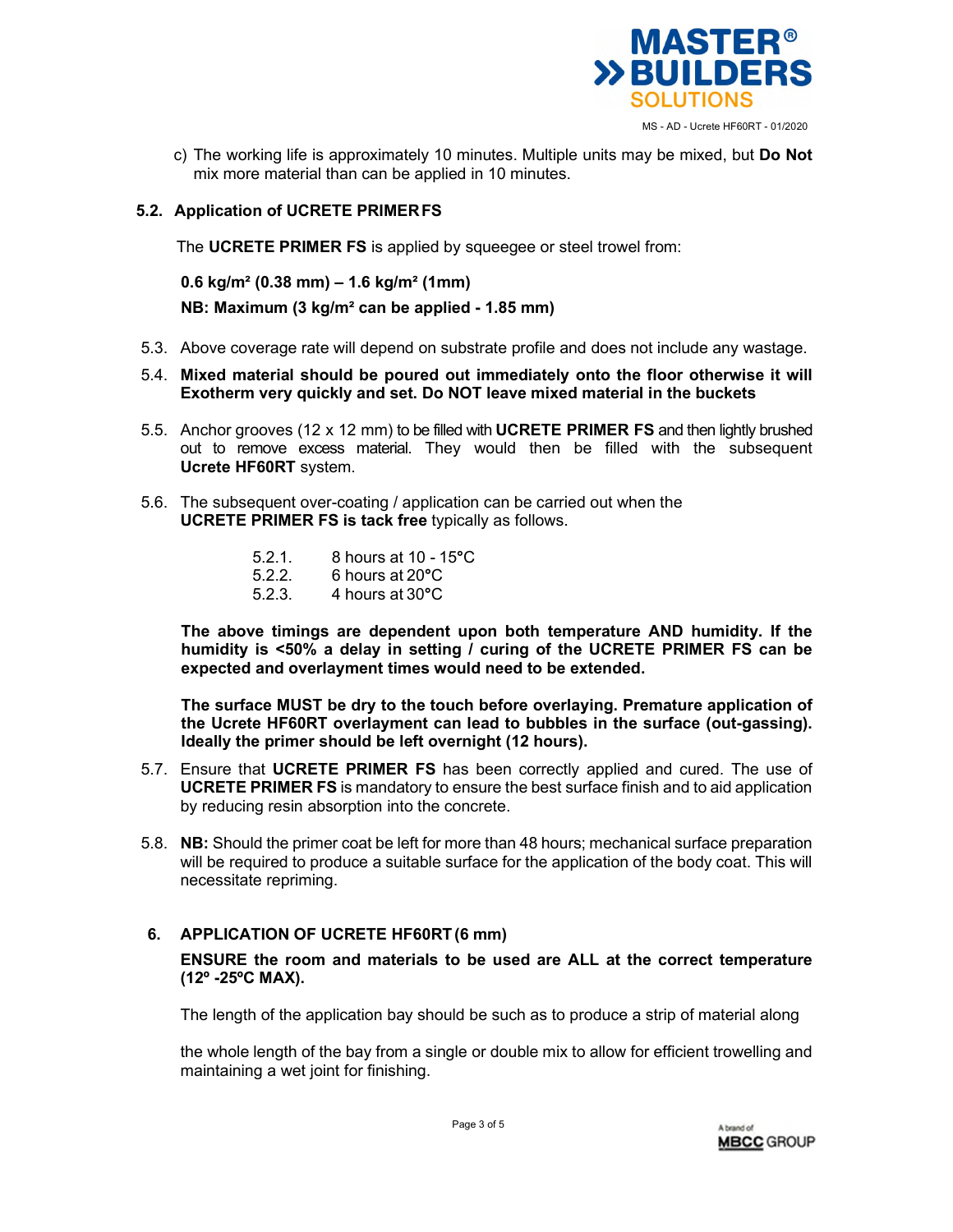

## **Recommended maximum length of any application bay is as follows:**

| <b>Thickness</b> | <b>Bay Size Width (Max)</b> | <b>Bay Size Width (Max)</b>      |
|------------------|-----------------------------|----------------------------------|
|                  |                             |                                  |
| 6 mm             | $4 - 5$ m long (1 mix)      | $8 - 10$ m long $-$ (double mix) |

**Ucrete HF60RT** consists of four components.

6.1. Mix the **Ucrete HF60RT** components **PTA (Yellow Cap) (2.52 kg)** and **PTB (Blue Cap) (2.86 kg)** and the **Sachet of Liquid Polykit Pigment (0.5 kg)** together for 1 minute with a slow speed drill (300 – 350 pm) and **Collomix KR** type mixing head or a forced action pan mixer to create a uniform dispersion.

Gradually add the **PTC aggregates (22.50 kg)** whilst mixing continues for **typically 3 – 4 minutes**. Only whole units are to be mixed. Nothing is to be added or left out. **DO NOT OVERMIX**.

The mixed material should be transferred into a clean bucket and taken to the application area. Do not mix more than 2 kits at a time. Transport and discharge the mixed material on to the substrate as quickly as possible.

- 6.2. Spread the mixed **Ucrete HF60RT** evenly over the substrate using a pin screed or surface notched scraper set to the correct thickness (5 mm) at the following coverage rate.
	- **(a) 5 mm: 10 11 kg/m²**

#### **NB: Above coverage rate will depend on substrate profile and does not include for any wastage.**

6.3. The use of a spiked roller in gentle long sweeps over the surface will provide a more even finish. Rolling is best conducted immediately after application by the pin screed. The spiked roller should only be rolled 100 mm into the previous mix.

Care should be taken not to roll back into material that is partially cured. The roller should be passed over the surface a maximum of twice as excessive rolling will

have a detrimental effect on slip resistance and surface finish.

- 6.4. **DO NOT Apply** when atmospheric condensation is occurring or likely to occur before full cure is attained, i.e., when the dew point is reached or when the ambient or substrate temperature is within 3°C of the dew point. Normally full cure is reached after 24 hours, but under very cold or very dry conditions this may be extended to 48 hours.
- 6.5. Expansion Joints in the **Ucrete HF60RT** are best produced by saw cutting the material with a double-bladed joint cutter after application and cure.
- 6.6. **MasterSeal CR 460** Joint Sealant to be applied as per **Master Builders Solutions Method Statement**.